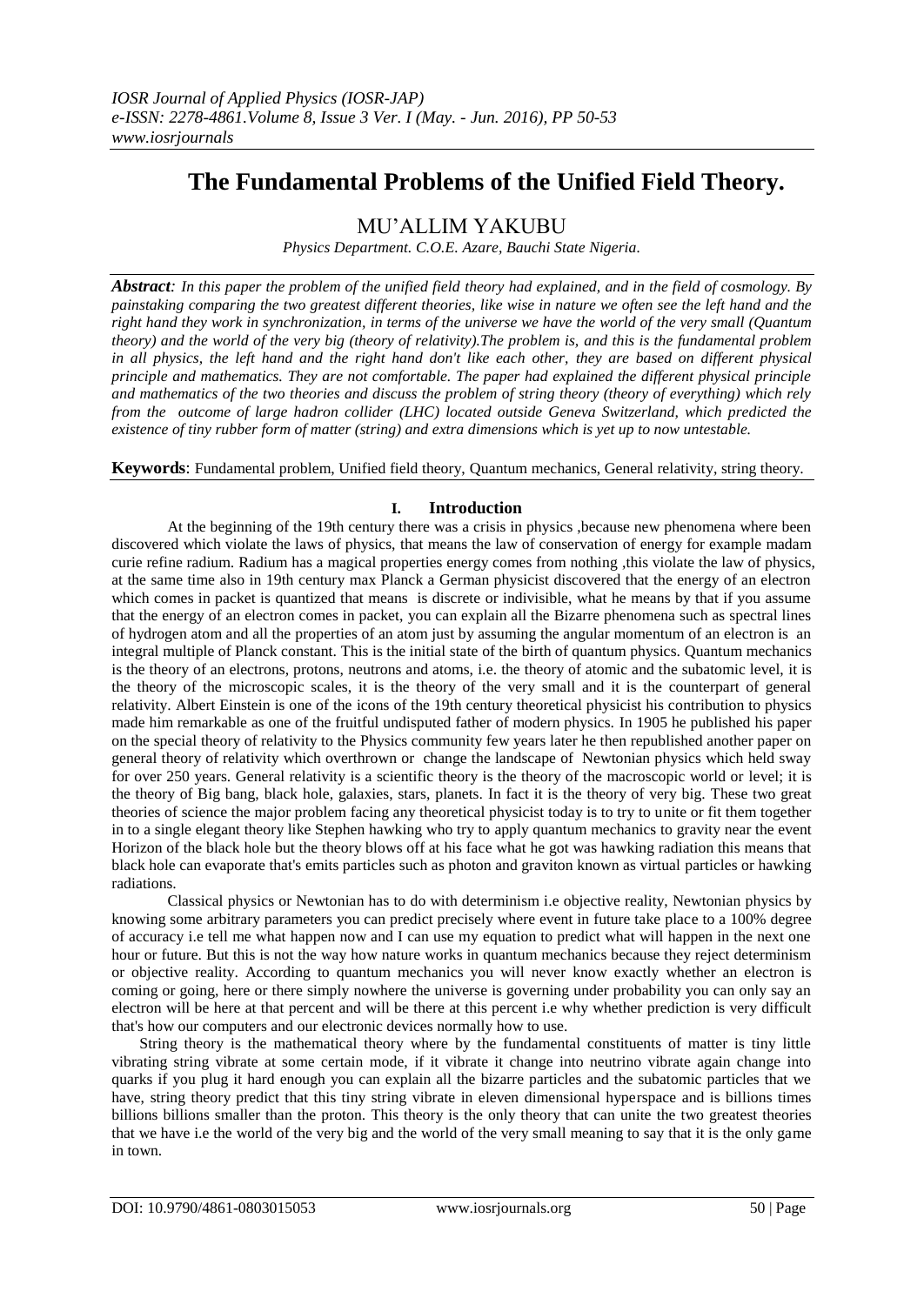# **II. Physical Principle Of The Two Theories.**

#### **I. Quantum mechanics**

The Dirac- von Newmann axioms provide a neat mathematical foundation of quantum mechanics, but their apriori justification is not very compelling, their main support, as stressed by Dirac, being the aposteriori success of the theory they lead to the dramatic departure from the general philosophy and ideas of classical physics may explain the many attempts of obtaining quantum by a deformation of classical mechanics or by so called geometric quantization. The seminal papers by Heisenberg (1925) and by Schrödinger (1926) mark the birth of quantum mechanics (QM) apparently different points of view. Heisenberg setting emphasizes the Noncommutative operator matrix structure, whereas Schrödinger wave mechanics relies on analogies with optical phenomena, the need of unifying such philosophically different approaches is at the basis of Dirac formulation (1930) of the principles of QM, whose mathematical consistency and refinement is due to Von- Neumann (1932).The resulting principles became known as the Dirac-Von Newmann (DvN) axioms of Quantum mechanics.

AXIOM I. The states w of quantum mechanical systems are described by the rays  $\Psi_w = \{\Lambda \Psi_w, \Lambda \mid \Lambda = 1\}$ , identified

by the normalized state vectors  $\Psi_{w}$ , of a separable Hilbert space H.

AXIOM II. Observables, the observables of a quantum mechanical system, i.e the quantities which can be measured, are described by the set of bounded self-ad joint operators in a Hilbert space H.

AXIOM III. Expectations, if the state w is represented by the vector  $\psi_{w, \ell, H}$ , then for any observable A, the

experimental expectation  $\langle A \rangle_W$  is given by the Hilbert space matrix element  $\langle A \rangle_W = (\Psi_{w_1}, A \Psi_{w_2})$ .

AXIOM IV. Dirac canonical quantization, the operators which describe the canonical coordinates, q<sub>i</sub> and momenta Pi i=I,…………………..s quantum system with 2s degree of freedom, obey the canonical commutation relations { qi, qj} = 0 = {pi pj}, {qi pj} = iћ∂ij …………………………………………(1)

AXIOM V. Schrödinger representation, the commutation relations (1) are represented by the following operators in the Hilbert space  $\overrightarrow{H} = L^2(R^s dx)$ :

 $\mathbf{q}_i \Psi(x) = x_i \Psi(x), \mathbf{p}_i \Psi(x) = -i \partial \Psi / \partial x_i (x).$ 

#### **II. General relativity**

The physical principle of general relativity is that general theory of relativity is the theory of space and time; the theory had several immediate observational successes. First it implied a small correction to the orbit of the planet mercury that accounted for a small discrepancy between the orbit implied by Newtonian theory and the observed orbit. (The effect is too small to be observed for the other planets.)Second, it predicted that from distance star passing near to the limb of sun would be bent by a small but measurable angle. Another physical principle of general relativity is based on differential geometry (specifically, Riemannian geometry) and tensor calculus. The idea is that gravity is the manifestation of the space time curvature. Also, the geometry of space time is determined by the distribution of energy and momentum. The basic equation of motion is  $G_{\mu\nu} = 8\pi G T_{\mu\nu}$ , While  $G_{\mu\nu}$  describes the space-time Geometry, G is the Newton's constant characterizing the strength of graviton ant  $T_{\mu\nu}$  describes the distribution of energy momentum.

# **III. Mathematics**

Mathematics is the shining language that can illuminate the dark corner of reality in the universe which can't be access directly. Therefore to many people, mathematics present a significant barrier to the understanding of science and the world around us, certainly mathematics has been the language of physics for hundred years and more, and it is difficult to make any progress in understanding the physical world without it. Why is this case? One reason is that physical world appears to be largely governed by the laws of cause and effect (although these break down to some extent in the quantum context. Mathematics is commonly used to analyze such causal relationships as a very simple example. The mathematics statement two plus two equals to four implies that if we take any two physical objects and combine them with any two others, we will end up with four objects, to be a little more sophisticated if an apple falls from a tree to the ground classically, we can use mathematics to calculate the time it will take to reach the ground provided we know the initial height of the apple and strength of the force of gravity acting on it. This example is allowed in the Newtonian physics and is the importance of mathematics to science because latter aims to make predictions about the future behaviour of a physical system and to compare these with the results of the measurement which is contrary to quantum mechanics which operates at the atomic scales an always under probability.

In Newtonian physics kinetic energy is always positive  $E_k = \frac{1}{2} M v^2$ , this means that in Newtonian physics kinetic energy will never be negative but in quantum mechanics kinetic energy of a particle will be negative, This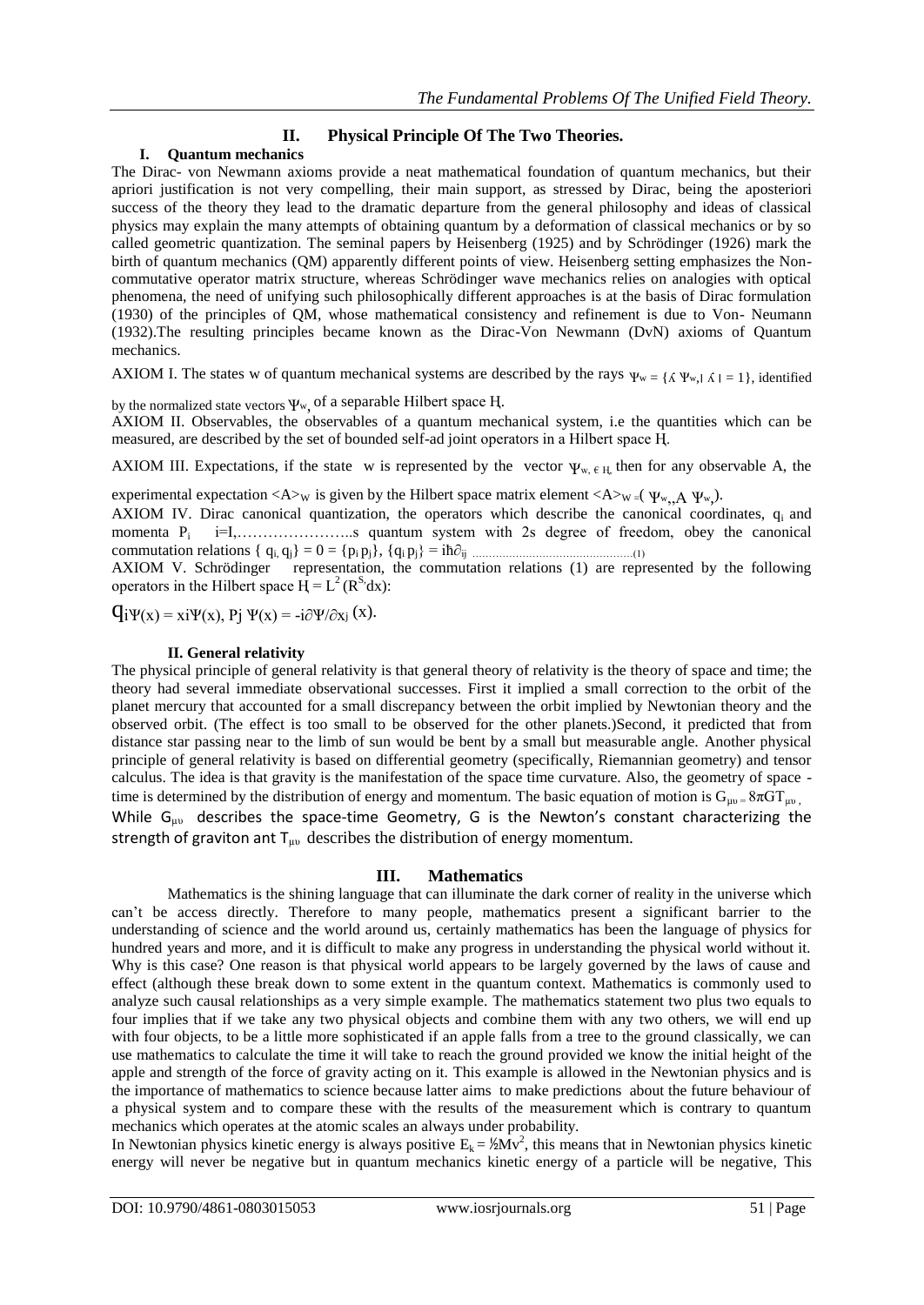means that an electron can penetrate through a barrier i.e we can see this in quantum tunneling or potential barrier and one of the application of this, is universal serial bus drive or flash and obey Schrödinger equation. This also means that in classical physics the state of motion of a particle is specified by giving particle position and velocity, while in quantum mechanics the state of motion of a particle is specified by the wave function

 $\Psi(x,t)$  Even though Newton second law of motion that's F=Ma is analogous to Schrödinger equation, but to apply the equation to a moving particle or electron is just running a program in different operating system. Because is only Schrödinger equation we can use to apply it for an electron, we don't use F=Ma because it doesn't make sense, just like Einstein equation is only apply to the speed of light we don't use Newton equation for a moving particle moving at the light speed. Suppose you've given Coulomb's law describing how electric charges experience a force,  $\overline{F} = \frac{Q_1 Q_2}{4 \pi \epsilon_0 r^2}$  you can either to think in the classical frame work, which means that we plug this in to F=Ma. But if you choose quantum frame work, which means that you plug this in to Schrödinger equation it's like running a program on different operating system and the operating system of the universe is quantum mechanics.

# **IV. Problems Of The Unified Field Theory**

One major criticism of string theory to day is that it is untestable, it would take atom smasher the size of the galaxy to test this theory, and furthermore many untestable theories ultimately became testable. It took two thousand years to prove the existence of atoms after they were first proposed by Democritus, but today we know that if you can dig go deep inside the atom it consist of proton and neutron and there are other stuff inside the proton and neutron that's quarks but to know what is inside the quarks looking a fundamental rubber form of matter one object such that if it vibrate it can create all physical object around us that's the battle of the string theory.

String theory is the fable theory which eluded Einstein for the last thirty years of his life, string theory is the theory of everything, it made prediction of extra dimension and the fundamental rubber form of matter that's tiny little vibrating string which resonate in eleven dimensional hyperspace, this tiny little vibrating string is billions times billions billions smaller than the proton, the theory rely on the outcome from large hadron collider (LHC) located outside Geneva Switzerland. But if the string theory is now untestable those that mean the theory is not correct, the answer simply NO. If we can't prove the predictions string theory we can't simply say the theory is not correct because if we think back to two thousand years ago the Greek philosopher Democritus predict the existence of atom but today we now know that the existence of atom is the real and even there are some stuffs which is smaller than the Atom we now believed them they are real. So if we can't prove the existence of this tiny string and the extra dimensions may be one day we may prove them. Because something which is impossible for us may be possible for next decades, century or even next civilization because of the crude of our experimental device and our weakness. The physical effects of extra-dimensions depend on the sizes and shapes, and what kinds of matter or forces can penetrate them, the size of the extra dimensions are unknown, but they should be related to fundamental energy scales of particle physics, the cosmological scale, the density of dark energy, or the ultimate scale of unification. It may be possible to infer extra dimensions of microscopic size from inconsistencies in cosmological observations. More likely the extra dimension are microscopic, in which case high-energy particle accelerators and cosmic ray experiments are the only ways to detect their physical effects. The LHC and linear collider will address many questions about extra dimensions: How many extra dimensions are there? What are their shapes? How are they hidden? What are the new particles associated with extra dimensions? Through the production of new particles that move in the extra space, the LHC will have direct sensitivity to extra dimensions 10 billion times smaller than the size of an atom. A linear collider would determine the number, size and shape of extra dimensions through their small effects on particle masses and interactions, there is also chances due to the existence of extra dimensions, microscopic black holes may be detected at the LHC or in the highest energy cosmic rays.

Another significant problem of the unified field theory is that string theory predicted that our universe is one of many universes floating in eleven dimensional hyperspace called the multiverse or mega verse and the wormholes. The question is how can we test theory? How can we test the existence of many worlds and wormholes? Given the current technological advancement we physicists believe that one day the destiny of all intelligent life will hinge on the string theory, trillions of years from now we physicists believe that the universe will end not in fire but in ice (Big free).So when we reach the end of the universe we will simply take the unified field theory and create the life bulb, a baby universe on our dying universe we leave the mother universe to go perhaps another universe warmer, younger universe. So in some sense the unified field theory is the salvation of all intelligent life in the universe which doesn't have to die when the universe died.